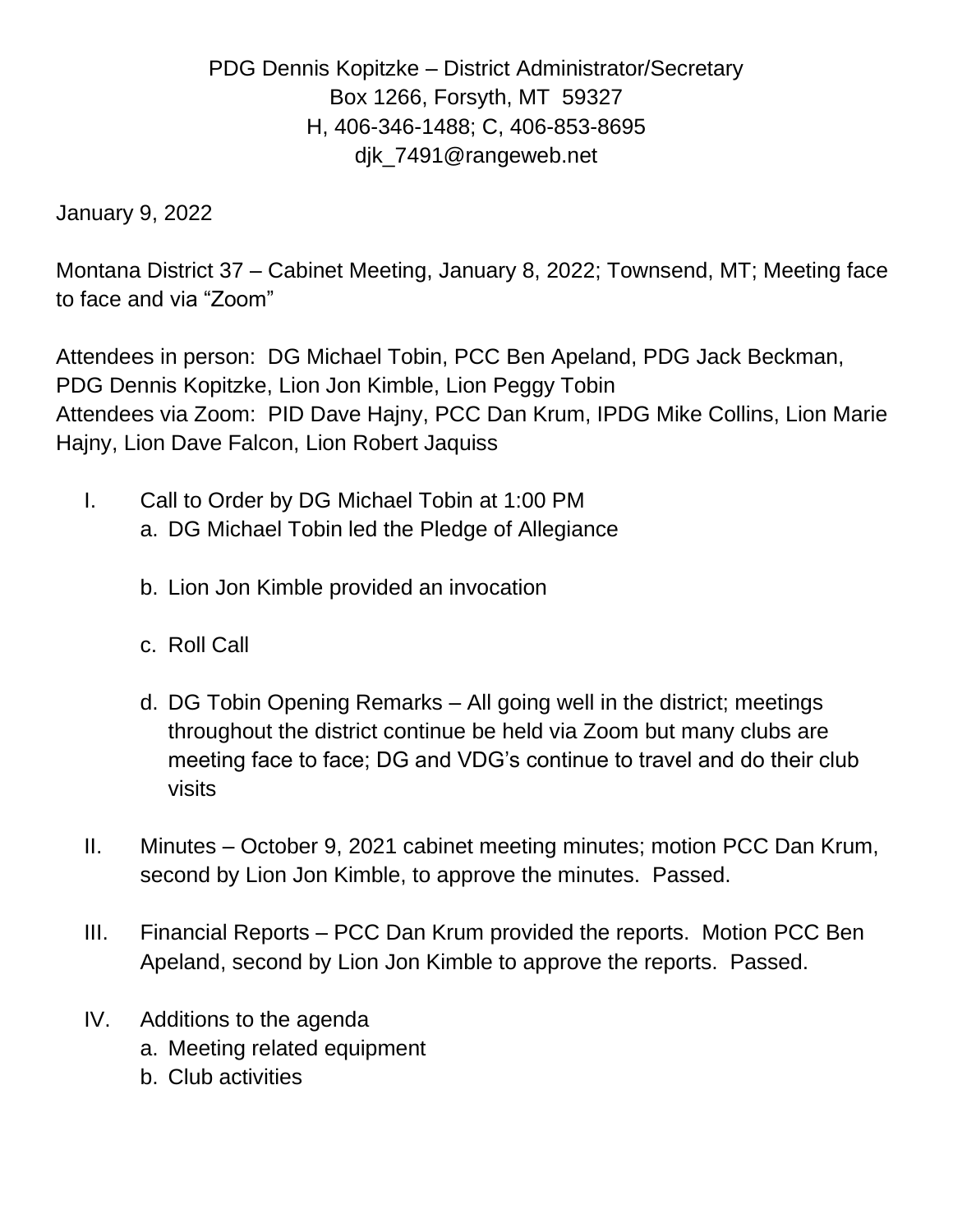- V. General Business
	- a. Grants
		- i. Denton (Range Fire) DG Michael Tobin with help from PDG Lary Garrison will apply for a \$20,000.00 LCIF grant to help the Denton community; the district is waiting for related information from the Denton Lions Club.
			- 1. Clubs and Lions are encouraged to donate to the Denton Lions Club or the Denton community. The Gallatin Empire Lions Club Foundation donated \$5000.00. A Coutts/Sweetgrass fundraising project raised \$1600.00
		- ii. Laurel (pond area improvements) The project has been completed. Information is being gathered related to the final paperwork associated with the project
		- iii. Culbertson Work continues on their pond project; work on the grant is pending, waiting for additional information related to the project
		- iv. LCIF Hunger Grant Information has been distributed to Montana Lions Clubs and Montana Lions
		- v. Campaign 100 Campaign 100 is moving into its final stages; clubs and Lions are encouraged to contribute to the campaign
	- b. Administrator's Report District administrator provided the quarterly report; information only, no action required
	- c. Club Health Assessment Many clubs have not paid their international dues. New statements will arrive later in January. DG Tobin will be contacting clubs with outstanding dues and encourage payment. Leadership team will be taking special action by visiting or making contact with clubs suspected of having significant membership issues
	- d. Reports Lion Robert Jaquiss, Zone 1: The Missoula Lions Club has purchased a plusoptix machine and meets regularly; Missoula Southside continues to meet; Missoula Lions Club helped the Missoula Southside Lions Club with vision screening and Missoula Southside "sold out" their supply of Christmas trees; zone clubs continue to work to provide financial support to individuals with a special need; PDG Jack Beckman, North Region: Clubs continue to meet; zone 6 clubs held a well-attended social event; clubs continue to meet; written reports were submitted to the DG from Lion Kathryn Yancey, zone 3 and Lion Raleigh Peck, east region Lion Raleigh Peck, East Region, work continues on a fishing pond.

PDG Lary Garrison provided a written report associated with LCIF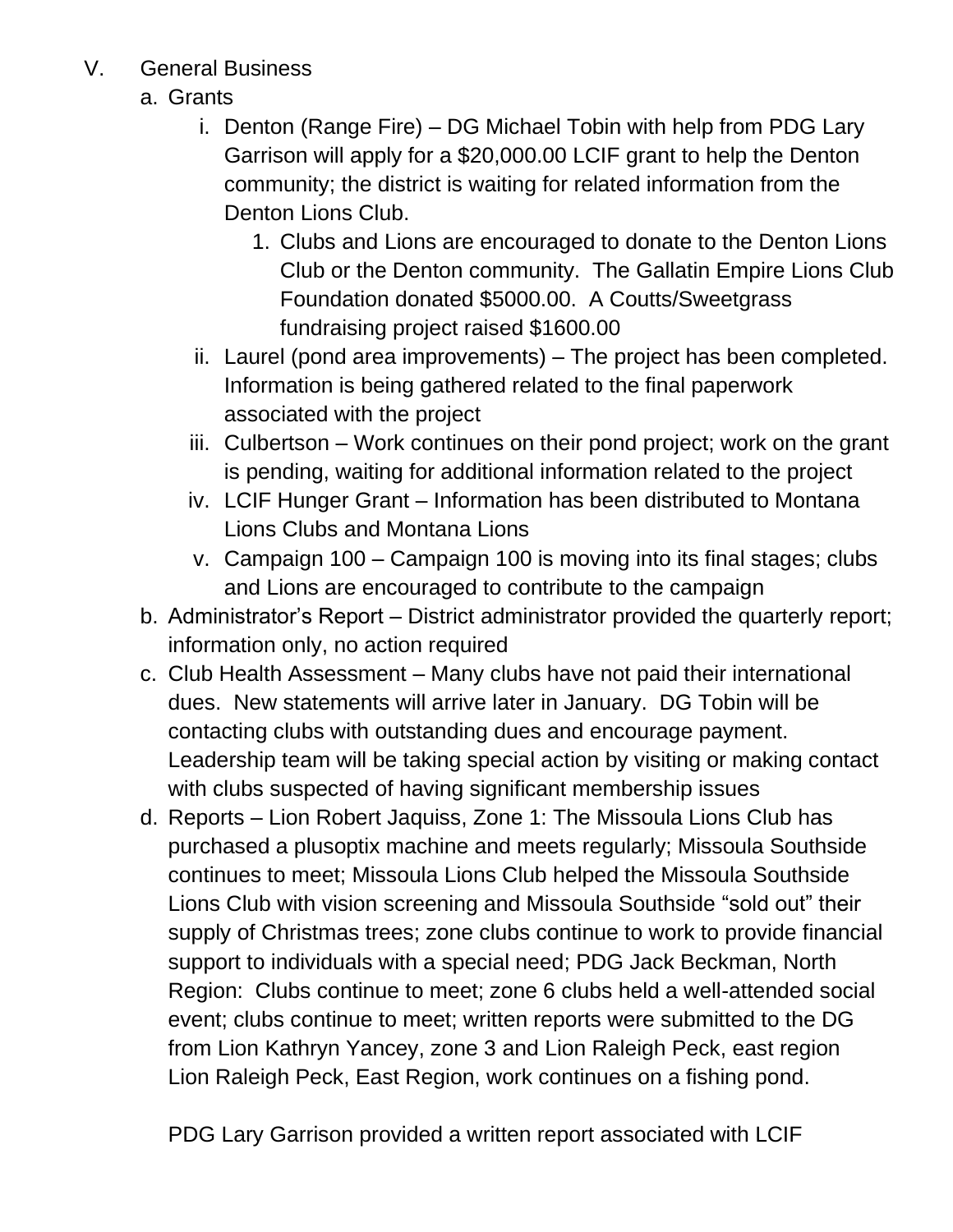- e. Club Visitations DG Michael Tobin has made 23 visits with 5 pending;  $1<sup>st</sup>$ VDG Scott Dornfeld has made21 visits with 7 pending; 2<sup>nd</sup> VDG Brian Gertiser will have his visits completed by the end of February
- f. Committee Reports .

GLT – Team leader is IPDG Mike Collins. The Leadership Retreat has been re-scheduled for May 6-7 in Helena. A list of possible future attendees will be compiled as district officers make their club visits; Helena. Training for secretaries, treasurers and other officers was held with good attendance. Training sessions will be held at the district convention

GST – Nothing new to report GMT – Nothing new to report NAMA – Nothing new to report

- VI. Old Business
	- a. 2022 District Convention, Great Falls PDG Jack Beckman provided an extensive convention report. The convention will be held at the Holiday Inn, April 29 and 30. Registration form and related information is pending. Room rates are \$109.00 per night. Call 406-727-7200 and use Code SRL when registering; possible tours include a hydroelectric dam, Lewis and Clark Interpretive Center, Montana School for the Deaf and Blind; 1<sup>st</sup> IVP Patti Hill will be our international guest; additional details and registration information will be distributed as the information becomes available. The copy of PDG Jack Beckman's convention report is attached to the minutes.

## **As a prelude to the convention report we want to make the district aware the current COVID situation and economic inflation has made pricing a large concern.**

- b. Website Update The site continues to evolve. It is receiving excellent use.
- c. Club Officer Training The Leadership Retreat has been re-scheduled for May 6-7 in Helena. A list of possible future attendees will be compiled as district officers make their club visits; Helena. Training for secretaries, treasurers and other officers was held with good attendance. Training sessions will be held at the district convention
- d. Leadership Retreat The Leadership Retreat has been re-scheduled for May 6-7 in Helena. A list of possible future attendees will be compiled as district officers make their club visits; Helena.